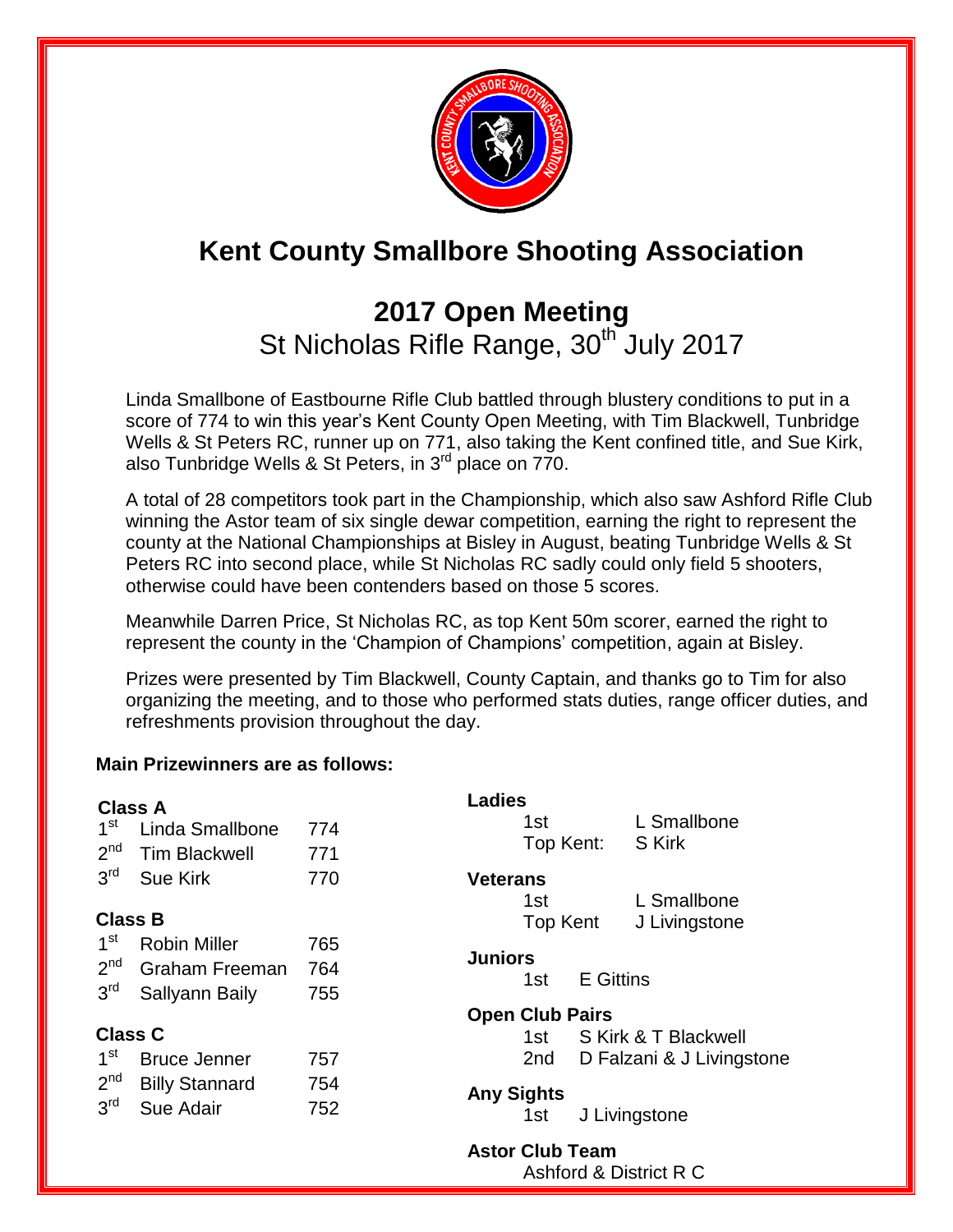









**Class B runner-up and Class B top 50m** 





**Billy Stannard<br>Class C runner-up** 



**Class C 3<sup>rd</sup> place and Class C top 50m**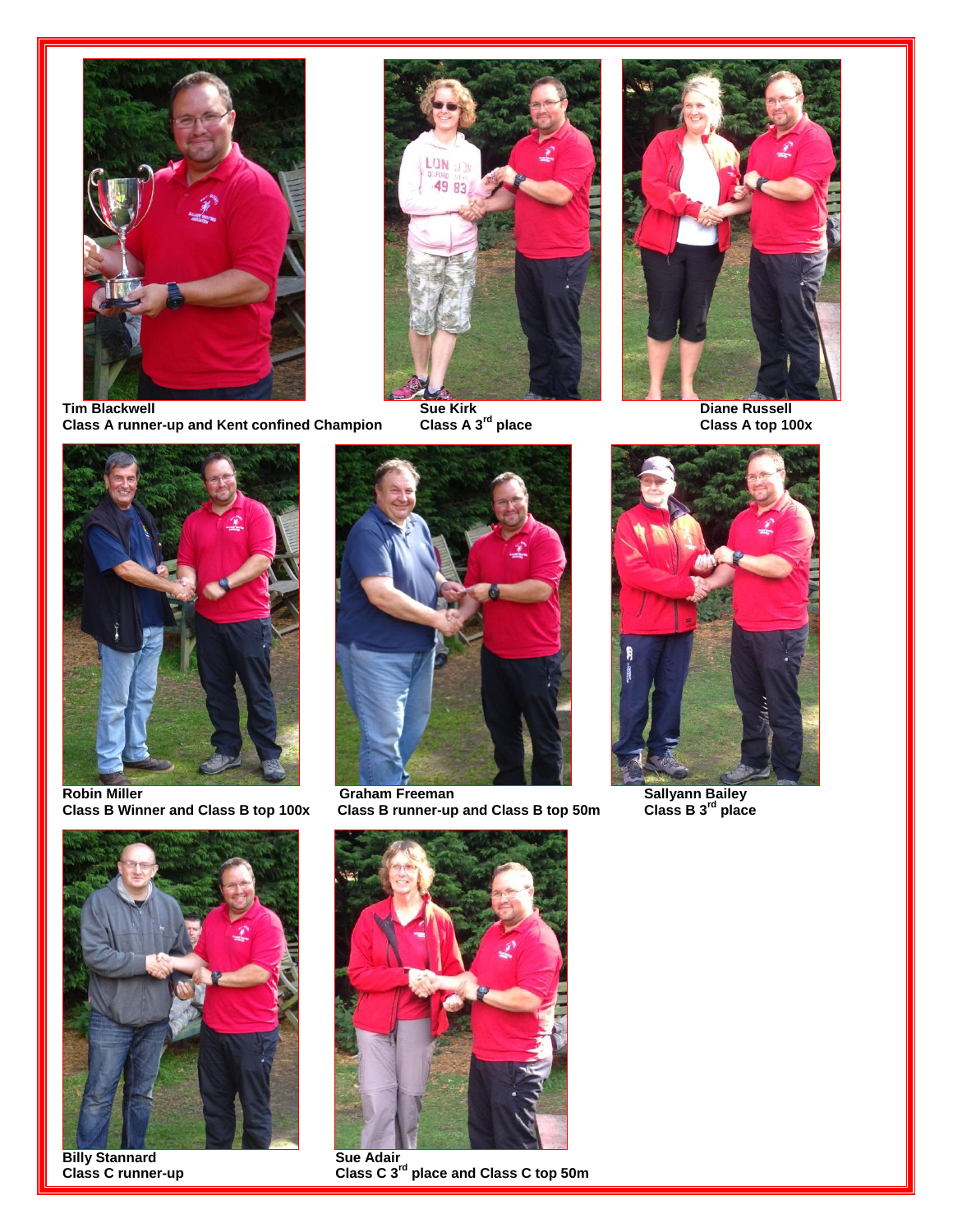

**John Livingstone Ed Gittins Sue Kirk Veterans Champion (confined) Junior Champion Ladies Champion (confined)**









**Sue Kirk and Tim Blackwell David Falzani and John Livingstone Darren Price**



**Pairs winners Pairs runners-up Kent 50m Champion** 



**2017 Kent Astor team: Ashford & District RC**